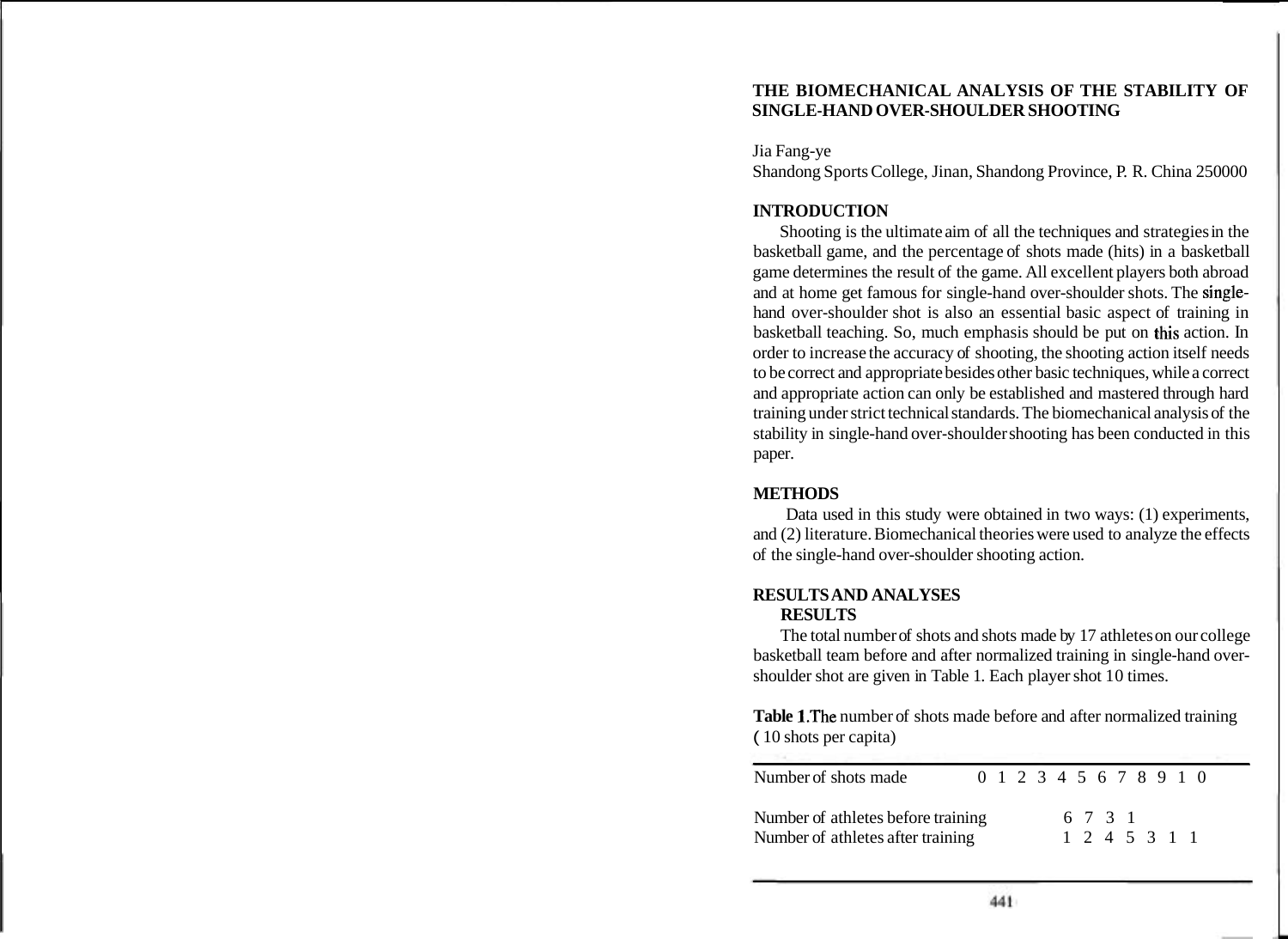In Table 2 the scores of the topmost three players in the national class-A league basketball matches in 1996-1997 are listed.

**Table 2.** The statistics of the scores of the highest three players in the class-A league basketball matches in 1996-1997

| Player's name Total score      |     | score by single-hand Percent<br>shoulder shooting | $(\%)$ | Position |
|--------------------------------|-----|---------------------------------------------------|--------|----------|
| Hu Wei-dong<br>(forward)       | 816 | 674                                               | 83     | No. 1    |
| Gong Xiao-bin<br>(mid-forward) | 732 | 513                                               | 71     | No. 2    |
| Liu Yu-dong<br>(mid-forward)   | 697 | 473                                               | 68     | No. 3    |

## **THE REQUIREMENTS OF A STANDARD SHOOTING POSTURE** <sup>1</sup>**<sup>I</sup>**

Shooting is a technical action that requires accurate and harmonious forces. This requirement has two meanings: one is sufficient strength, which is a prerequisite for a necessary height and distance of the ball; the other is accuracy, which is a guarantee for a high percentage of hits. A standard shooting posture is the satisfaction of this requirement and is essential to a successful shooting.

A standard shooting posture is one that utilizes physical strength most appropriately, effectively and economically, and helps ramify new, highly difficult, complex and practical techniques. It again has two implications: the first is a basic shooting posture, which is reflected by the harmony among the lower limbs, the body and the head; the second is the correct holding method of the hand and the correct posture of the corresponding arm.

#### a. Standing Posture

A standard standing posture, according to anatomical and biomechanical theories, should be as follows: the athlete stands astride with the feet in about the same distance as the shoulders. The foot of the ball-holding side steps a pace forward; the knees are slightly bent, with the ankle-bending muscles and knee-stretching muscles kept in appropriate tension. The feet parallel each other toward the basket; the chest and abdomen slightly contract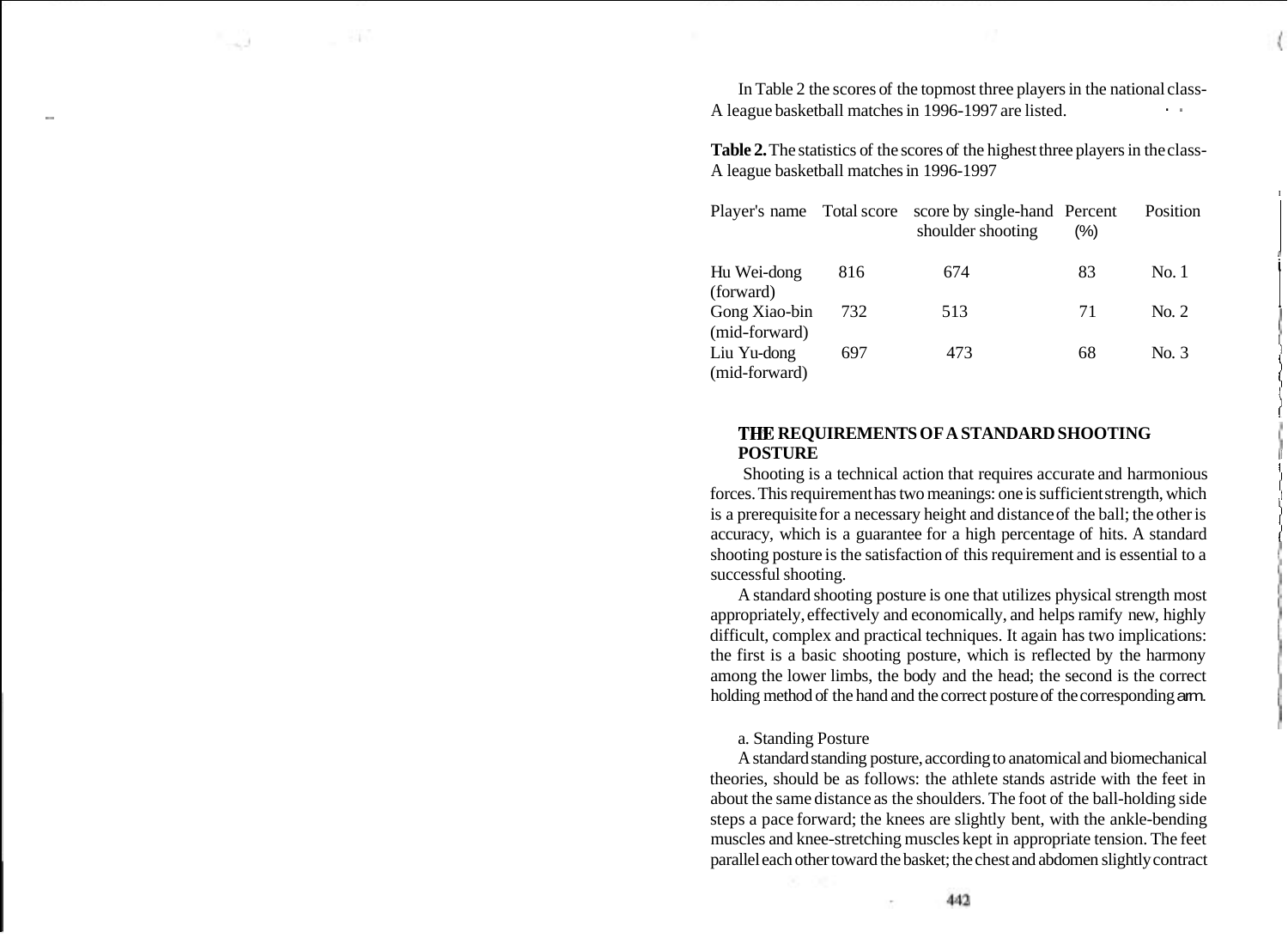in order for the arm-stretching muscles to slightly stretch and store sufficient - plastic potential energy; the head is upright toward the basket, and the neck muscles should avoid excessive tension. The weight center of the body falls between the supporting surface of the feet.

This posture has two effects. First, the appropriate establishment of the weight center and supporting surface can provide a steady mechanical condition for the shooting action, and every link from the lower limbs to the body is in a tense state like a pressed spring, thus having sufficient force. Second, all the above-mentioned links conducted bending and stretching movements perpendicular to the ground so that the momentum of each link falls on the same supporting surface as the weight center, and the recoiling force by the ground is concentrated on one point, reducing force disintegration to the minimum.

b. Ball-holding Method of the Hand and the Posture of the Arm  $\frac{1}{1}$ 

The ball-holding method is an essential part of the basic shooting posture, and greatly influences the improvement of shooting skills. Experience and theoretical analysis have shown that a standard holding method in single-hand over-shoulder shooting should be as follows: the five fingers part naturally to form a concave shape, with the fingers mildly surrounding the lower-back portion of the ball; the palm should be empty in order for the weight of the ball to fall on the fingers; the fingers should avoid excessive tension and too heavy grasp of the ball; the wrist of the ball-holding side lightly turns back, and the forearm turns forward, with the shoulder, elbow, wrist and the forefinger on an arrow-like surface straight toward the basket.

Such a ball-holding method can allow for maximum contact area between the fingers and the ball, thus guaranteeing sufficient stability. In addition, as the contact surface is above the bases of the fingers, the hand can accurately sense the ball, thus acquiring better control and regulation of the ball.

The shoulder joint is in a degree of about 110-120 symbol 176 **\f**  "Symbol" \s 12 0 0, and the elbow joint about 90 symbol 176 \f "Symbol" \s 12 **00.** The muscles of the forearm relax naturally, and in the meanwhile the other hand slightly lies against the side of the ball for balance.

Figure 1 demonstrates the correct posture of single-hand over-shoulder shooting.

(Figure 1)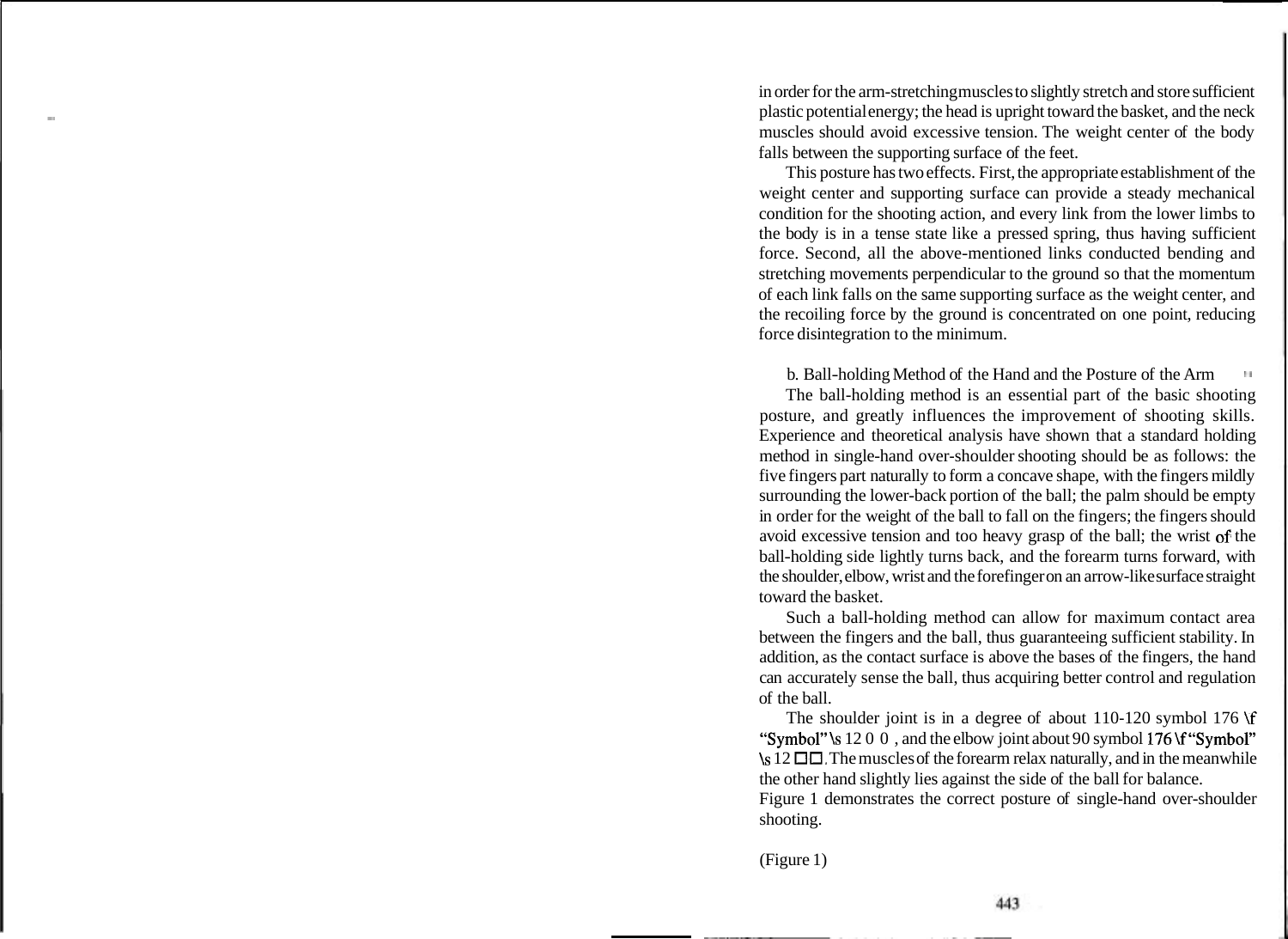Figure 1. The correct posture in single-hand over-shoulder shooting

It can be seen from the analysis above that the force of every link— the lower limbs, the body, and the upper limbs— is exerted on the ball in the same direction. It is the harmony of these forces that allows for sufficient strength and **an** accurate direction.

### **BIOMECHANICAL ANALYSIS OF THE SHOOTJNG ACTION**

A standard shooting posture not only lays firm foundation for getting appropriate mechanical condition, but it also facilitates the establishment of refined differentiation centers for actions on the cerebral cortex.

A standard shooting posture provides the condition for the simplification of a movement direction in that it unites the movements of all the links of the body and limbs in an arrow-like surface, and the muscles of all the joints lie on the same side of the body. In the process of shooting, a recoiling force is generated by the ground when the legs push on the ground and the knees stretches. With the extension of the body, the forces generated by the rapid, full stretching of the shooting arm and by the pulling action of the wrist combine and pass on to the ball, and make the ball fly out.

Such a transmissive force-exerting process requires the rapid and full stretch of the shooting arm, i.e., the completion of "the golden arc." "The golden arc" is the moving track of the elbow joint, and was posed by a famous physicist after careful calculation. The position of the elbow joint after the ball leaves the hand has direct influence on the formation of such an arc. The moving track of the elbow should be right upward, and the flying track of the ball should parallel the line of vision ( See Figure 2).

**Figure** *2* 

Ilacean,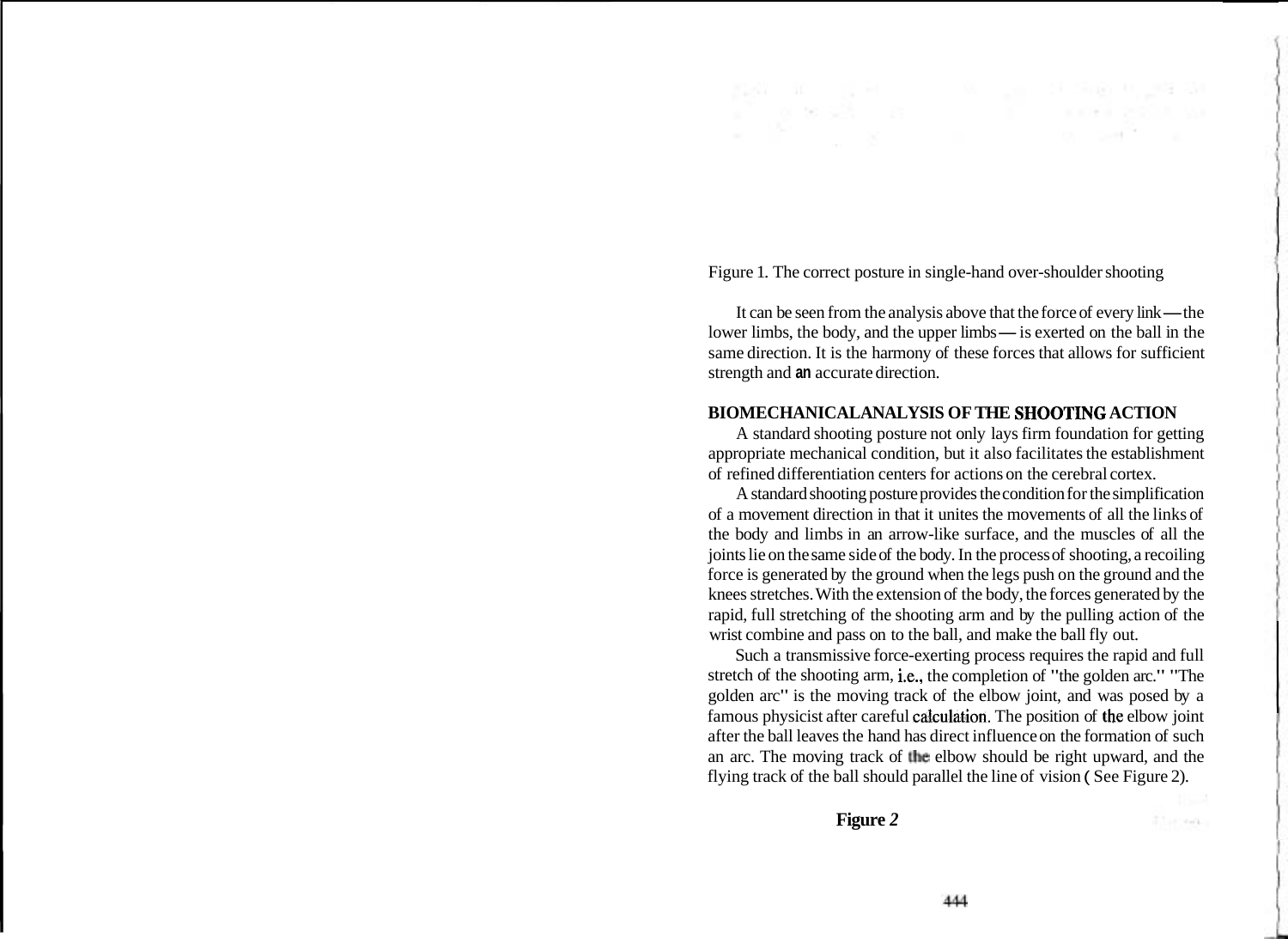Figure 2. The harmonious force exertion process in the single-hand overshoulder shooting (in the sequence of the action)

This action has three important results: (1) to concentrate the harmonized forces on the wrist and fingers, and then on the ball; (2) to control the flying of the ball and to raise its starting point by fully stretching the arm and lengthening the staying duration of the ball at the hand; (3) to speed the shooting action by rapidly stretching the arm.

According to the momentum theory, the change in the momentum of an object, when stricken by an outer force, is equal to the impulse of the force, i.e.,

 $m(V - V_0) = F^* t$ ,

where m is the mass of the object, and  $V_0$  and V, the speeds of the initial state and the final state, respectively, F the force, t the time.

The total force an athlete exerts on the ball can be supposed to be constant when he stands at a certain distance, m is constant, and  $V_a$  is zero relative to the athlete; therefore, we get mce, m is cons<br>
V,  $=$   $\frac{F*t}{m}$ 

$$
V = \frac{F^*t}{m}
$$

It can be seen that the starting speed of the ball is in proportion to the impulse and is in inverse proportion to the mass, and the elongation of the staying time at the hand will raise the speed of the ball, which is realized by the full stretch of the arm.

From the equations

 $S = a t^2$ , and  $V = a t$ ,

where S is the working distance of the ball, a the acceleration, t the time, and V the starting speed, we get

$$
V = \frac{2s}{t}
$$